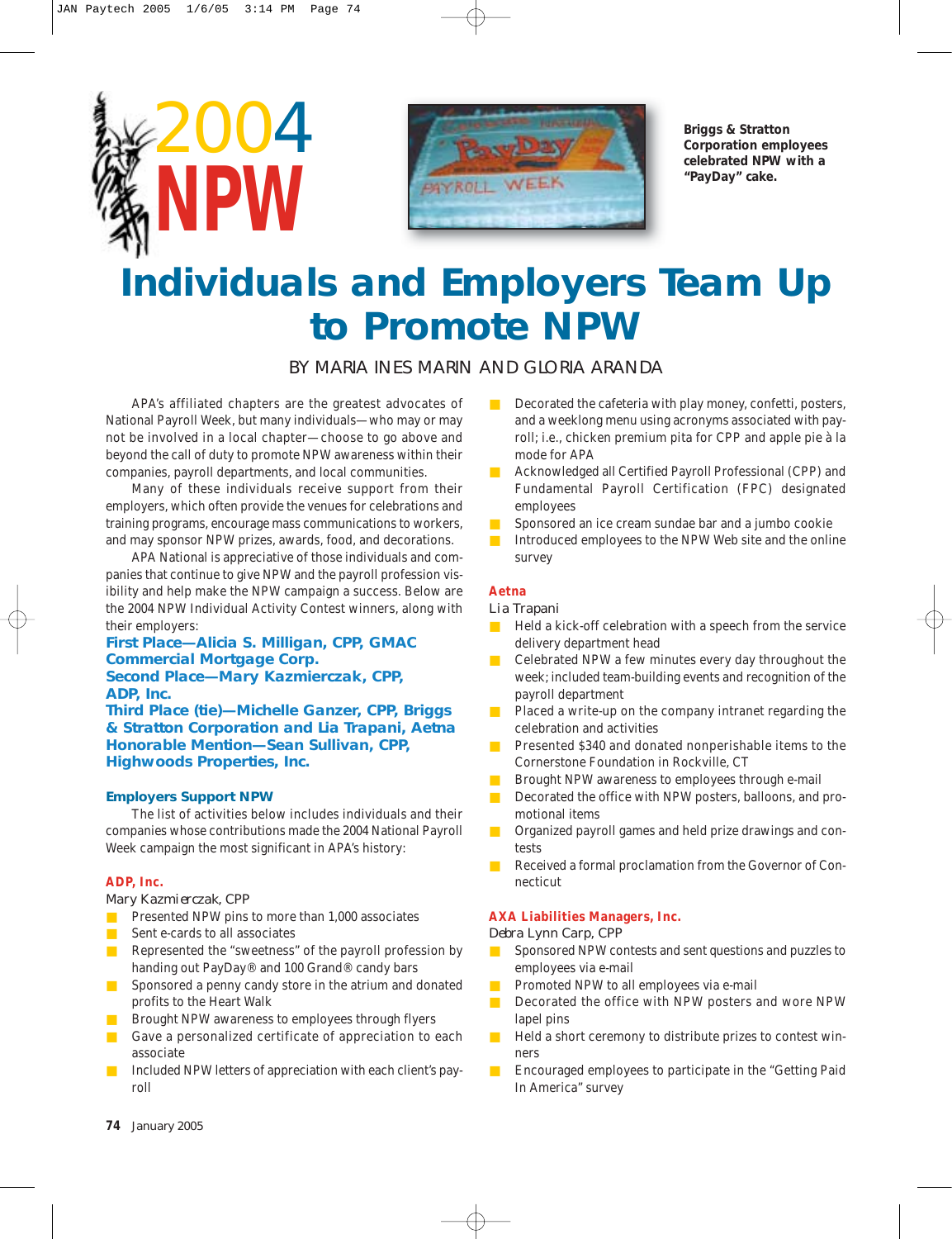#### **B. Braun Medical, Inc.**

#### *Sandra J. Lerch, CPP*

- Held a direct deposit drive and awarded prizes to encourage signing up
- Set up tables and displayed informational brochures, publications, and NPW handouts
- Celebrated with NPW balloons, posters, PayDay candy bars, and prize drawings
- Conducted an NPW PowerPoint presentation for employees
- Created a flyer to promote the "Getting Paid In America" online survey and sent an e-mail to all employees

#### **Briggs & Stratton Corporation**

#### *Michelle Ganzer, CPP*

- Held a team-building payroll department outing
- Encouraged employees to participate in the "Getting Paid In America" online survey
- Sent employees NPW informational packages with their payroll checks
- Provided educational and payroll-related information to employees
- Displayed NPW flyers, balloons, pins, and PayDay and 100 Grand candy bars
- Posted NPW information on the intranet and sent an e-mail notification to employees
- Celebrated NPW with cake, games, payroll music, and prize drawings

## **GMAC Commercial Mortgage Corporation**

*Alicia S. Milligan, CPP*

- First year to celebrate NPW at GMAC; experienced a huge success rate
- Held a kick-off celebration with prize giveaways, games, and seminars
- Nearly 3,000 employees participated in the NPW payroll trivia contest via e-mail
- Sent a payroll department satisfaction survey via e-mail; received responses with rave reviews for a job well-done from 660 employees
- Sponsored a company-wide payroll quiz called "Who Wants to Be a Millionaire?"
- Provided educational and payroll-related information to employees on a daily basis
- Distributed PayDay candy bars and handed out 100 bags of shredded money
- Cafeteria participated by naming foods in the payroll department's honor
- Sent company-wide e-mails highlighting NPW to more than 3,000 employees
- Included NPW information in the company's electronic newsletter
- Set up tables and displayed informational brochures, publications, articles, and NPW handouts during lunchroom activities
- Encouraged employees to participate in the "Getting Paid In America" online survey

*(continued on page 76)*



**Payroll department staff at GMAC Commercial Mortgage Corp. celebrated NPW by setting up a table in the employee cafeteria with publications, PayDay® candy bars, handouts, and other information.**



**The payroll staff at HealthPartners in Bloomington, MN bring the NPW colors to life in their office. Pictured are Maud Olsson, Kelly Jordan, Noreen Link, and Barb Abrahamson.**



**Sean Sullivan, CPP; Lynn Nunn; and Roy Syster, all of Highwoods Properties, Inc., joined payroll mascot "Petunia Peichek" to promote NPW awareness to company workers.**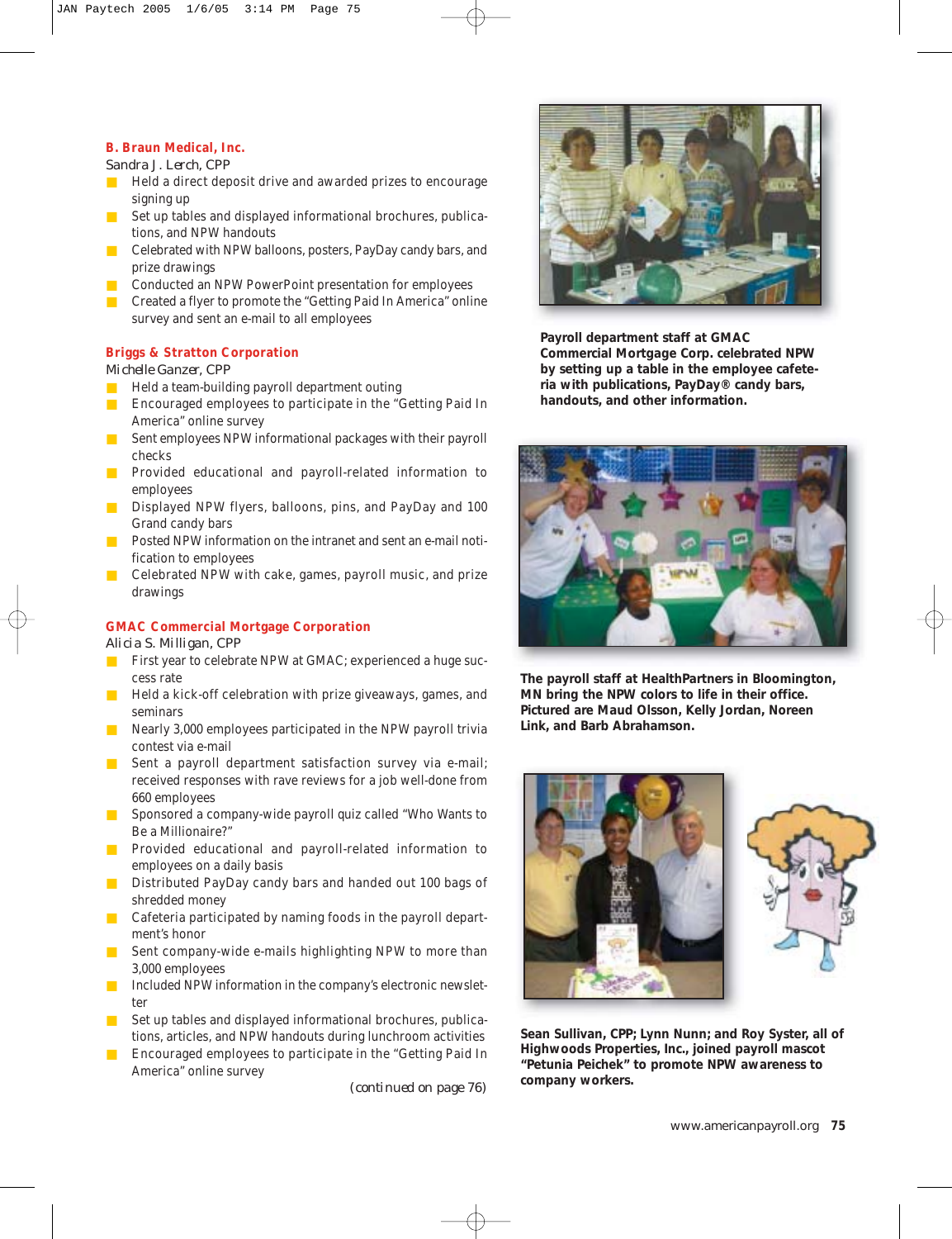

Employees who currently have direct deposit and those who submitted a direct deposit form during NPW were entered in a prize drawing

#### **Greyhound Lines, Inc.**

*Denise Moore, CPP*

- Payroll department chose an Olympic theme to promote NPW awareness called "The Olympians of Finance"
- Served payroll department employees breakfast and a catered lunch
- Decorated the office with NPW posters and balloons and wore T-shirts
- Posted NPW information on the company intranet and also sent e-mail
- Held an NPW payroll trivia contest and awarded prizes
- **EXECUTE:** Presented payroll employees with gold medals recognizing them as "star payroll athletes"

#### **Gulf States Paper Corporation**

*Dorothy E. White, CPP*

- Issued letters of appreciation to each associate, along with an attractive portfolio
- Held special surprise luncheons and recognition meetings

#### **HealthPartners**

*Beverly Schmitz*

- Held a surprise continental breakfast in the payroll department
- Decorated the office with colorful gold, green, and purple metallic stars hanging from the ceiling; NPW balloons; NPW posters; and special stars on the walls
- Wore NPW T-shirts throughout the week
- Presented payroll employees with NPW-themed surprises, gifts, and treats to show gratitude and appreciation
- A certificate of appreciation was presented to each payroll employee at a catered luncheon
- Daily flyers and e-mails alerted employees to take the NPW online survey
- Held an open house with cake, treats, and NPW handouts

#### **Highwoods Properties, Inc.**

*Sean Sullivan, CPP*

- Payroll mascot "Petunia Peichek" brought NPW awareness to employees via e-mail
- Directed employees to the NPW Web site and encouraged them to participate in the online survey
- Held a pop quiz on payroll-related information and awarded prizes



**The payroll team at J. Jill Group in Tilton, NH created its own banner and spread the word about NPW in the cafeteria. Pictured (clockwise from upper left) are Alana Fagnant CPP; Michal Waterman; Sonya Tomlin; and Sue Noyes.** 

- Celebrated NPW with cake and ice cream
- Decorated with NPW balloons and posters and wore NPW pins
- Conducted payroll-related PowerPoint presentations for employees
- Presented NPW information on colorful handouts

#### **J. Jill Group**

*Alana A. Fagnant, CPP*

- Kicked off NPW with a direct deposit campaign
- Set up tables and displayed brochures, publications, and NPW handouts
- Published information highlighting NPW in the quarterly newsletter
- Encouraged employees to participate in the "Getting Paid In America" survey
- Sent company-wide e-mails to employees promoting NPW
- Distributed NPW pins and PayDay and 100 Grand candy bars
- Wore NPW T-shirts, decorated with NPW balloons, and created an NPW banner

#### **Lovelace Respiratory Research Institute**

#### *Barbara Sawyer, CPP*

- Held an employee appreciation coffee break and benefit fair
- Decorated with NPW balloons and posters
- Promoted NPW via e-mail and encouraged employees to take the online survey
- Set up tables and displayed brochures and NPW handouts
- Served refreshments and held a raffle and prize drawings

#### **Lowe's Companies, Inc.**

#### *Aleda Howard*

- Held an appreciation barbecue lunch for the entire payroll department
- Celebrated with NPW cake and ice cream
- Constructed the "Lowe's Payroll Speedway" and had six teams battle it out on the race track in a special contest during each day of NPW

#### **Martin K. Eby Construction**

#### *Karman Diehl*

- Promoted the APA and NPW with announcements placed on the company intranet
- Publicized the message, "Have you hugged your field pay-

**76** *January 2005*